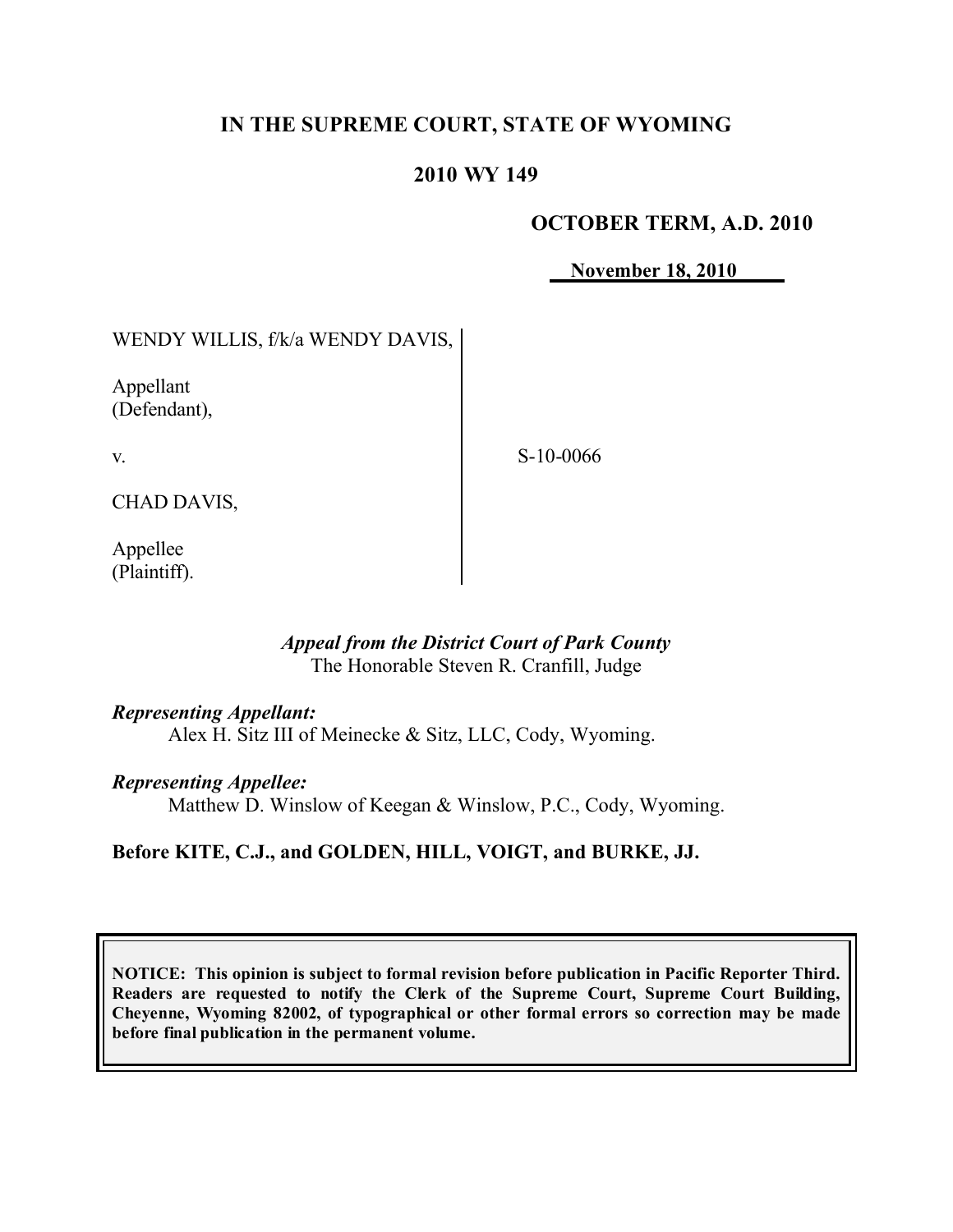### **KITE, Chief Justice.**

[¶1] Chad Davis (Father) and Wendy Willis f/k/a Wendy Davis (Mother) were divorced by decree awarding Father primary physical custody of the children and giving Mother liberal visitation. A year later, Father filed a motion for an order requiring Mother to show cause why she should not be held in contempt for violating provisions of the decree. Mother responded with her own motion for an order requiring Father to show cause why he should not be held in contempt for decree violations. In her motion, Mother also requested custody modification.

[¶2] After a hearing, the district court entered an order declining to hold either party in contempt and denying Mother's request for custody modification. Mother did not appeal from that order. Nine days later, Mother filed a motion to modify custody. Father moved to dismiss arguing that the motion was barred by the doctrine of res judicata because the district court had just heard and ruled on a request by Mother for custody modification. The district court granted the motion to dismiss. Mother appeals to this Court claiming res judicata did not apply and the dismissal of her custody modification motion violated her right to due process. We affirm.

#### **ISSUE**

[¶3] Mother presents a single issue on appeal:

Whether the district court erred when it applied the doctrine of res judicata to [her] Motion to Modify Custody.

## **FACTS**

[¶4] The parties were married on August 12, 2000. They had two children, the first in 2003 and the second in 2005. Father filed for divorce in 2007. The district court granted the divorce and awarded the parties joint legal custody of the children, Father primary physical custody and Mother liberal visitation. The district court's decision letter, which the decree incorporated, contained several provisions requiring Mother and Father to cooperate, keep each other informed about matters involving the children and refrain from acting in ways detrimental to the children's relationship with the other parent.

[¶5] In October of 2008, six weeks shy of a year from entry of the decree, Father filed a motion for an order requiring Mother to show cause why she should not be held in contempt of court for violating certain provisions of the decree. He alleged that in contravention of the decree Mother had been taking the children to a counselor without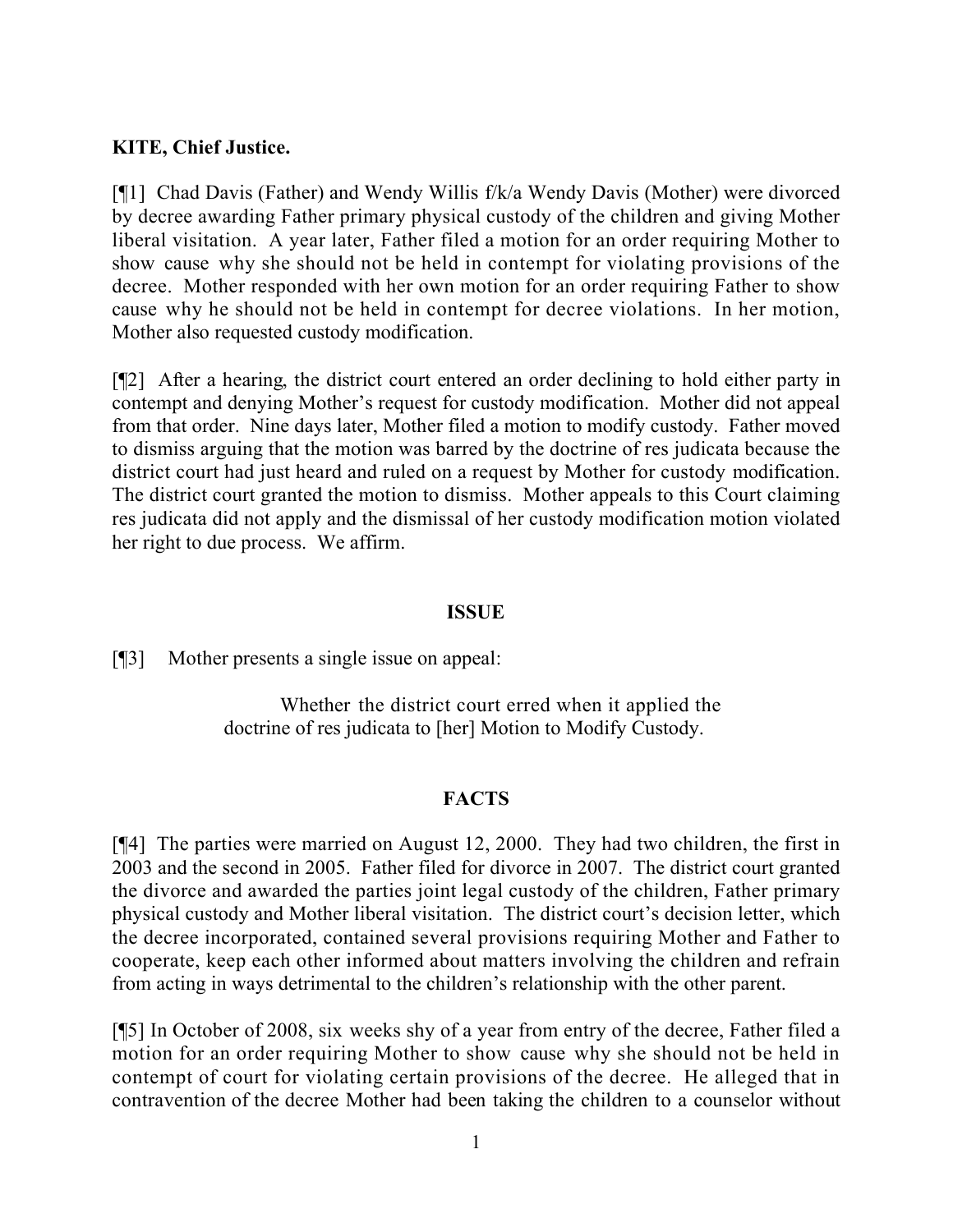informing him and refused to disclose the nature of the counseling or authorize the counselor to discuss it with him. He also alleged Mother had made derogatory comments about him in the children's presence and made exchanges of the children difficult.

[¶6] In response, Mother denied Father's allegations and filed her own petition for an order requiring him to show cause why he should not be held in contempt for his alleged acts in contravention of the decree, including moving the children to a different daycare and refusing to disclose the name or location, changing the youngest child's preschool without consulting her in order to prevent her and her family from spending time there with the child, and interfering with communication between Mother and the children by taping their telephone conversations. Father denied Mother's allegations and, several months later, filed a supplement to his motion to show cause in which he alleged additional violations of the decree by Mother. Mother filed a response in which she denied the new allegations and asked for modification of custody.

[¶7] Five months later and almost a year after Father filed the original contempt motion, the district court held a hearing during which both parties presented evidence. Following the hearing, the district court issued a decision letter declining to find either party in contempt but requiring the parties to attend a parenting workshop and begin counseling. The district court further found "that the facts before it do not support a material change of circumstances" warranting a change in custody. On October 14, 2009, the district court entered an order consistent with its decision letter. Mother did not appeal the district court's order.

[¶8] Nine days later, on October 23, 2009, Mother filed a motion to modify custody in which she alleged there had been a material change of circumstances "including but not limited to [Father] not properly communicating with [Mother] regarding the children, manipulation of the children by [Father], the actions of [Father's] live-in girlfriend unreasonably seeking a protection order against [Mother] to prevent her from going to the children's school and daycare facilities, the immoral behavior and lifestyle of [Father] continuing to reside unwed with another woman, and various other general health and welfare concerns of the children being in [Father's] custody." Father filed a motion to dismiss Mother's motion pursuant to W.R.C.P. 12(b)(1), asserting that the district court had just decided modification was not warranted in its October 14, 2009, order, Mother's motion did not allege any new facts warranting modification and the doctrine of res judicata barred her motion.

[¶9] Mother responded, asserting the parties were not on notice that the issue of custody modification would be fully adjudicated during the earlier contempt hearing, no evidence was presented concerning modification at the earlier hearing and her right to due process would be violated if the court dismissed her most recent motion for custody modification. She further contended the requirements for application of res judicata were not satisfied.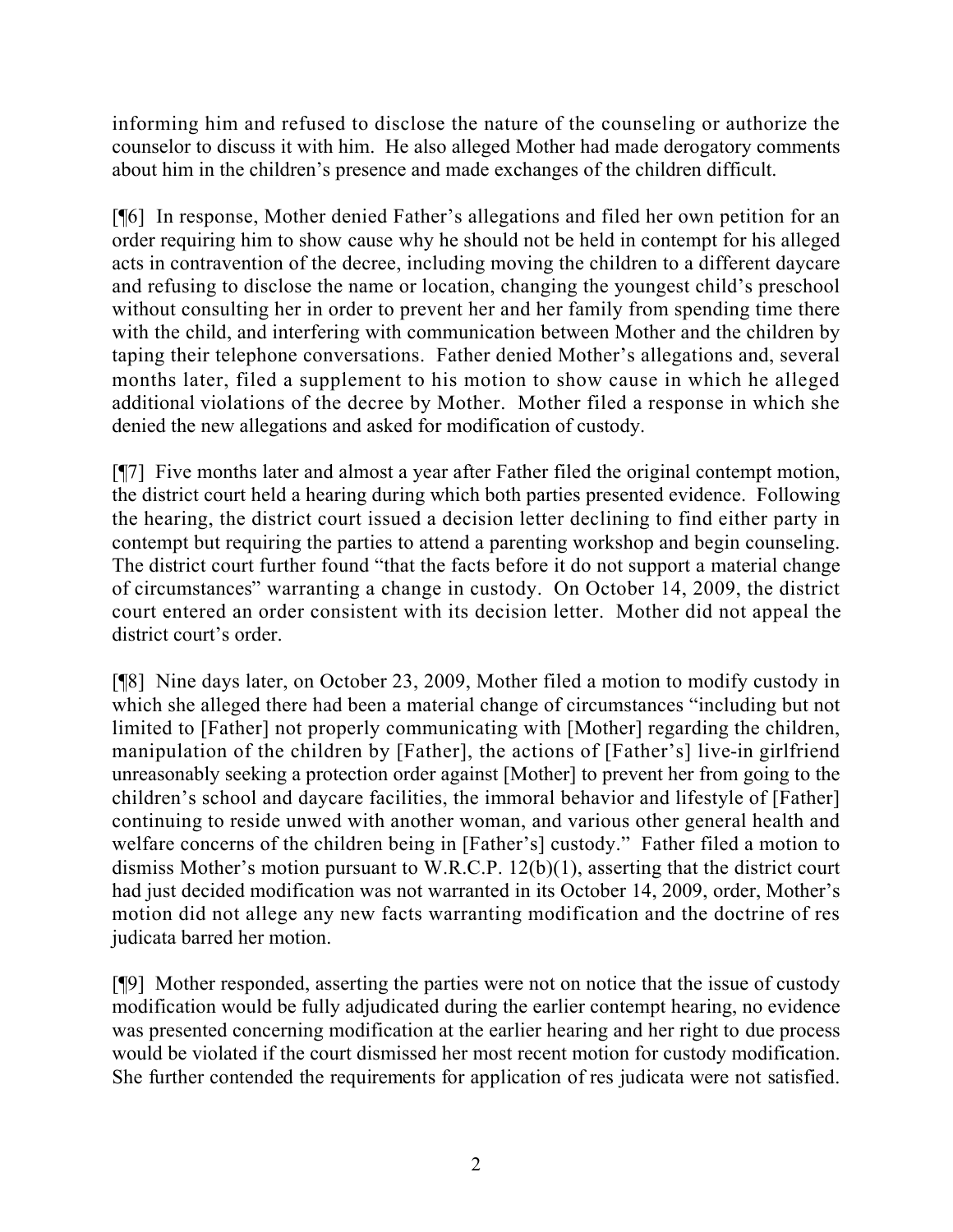After hearing arguments, the district court entered an order granting the motion to dismiss. Mother timely appealed the order of dismissal to this Court.

### **STANDARD OF REVIEW**

[¶10] Mother asserts the district court erred in dismissing her custody modification motion on the basis of res judicata. She further claims the dismissal violated her right to due process. The question of whether res judicata bars a claim is one of law. *Wyoming Med. Ctr., Inc. v. Wyoming Ins. Guar. Ass'n,* 2010 WY 21, ¶ 11, 225 P.3d 1061, 1064 (Wyo. 2010). This Court reviews questions of law *de novo*. *Id*. The question of whether the constitutional right to due process has been violated is also one of law reviewed *de novo*. *Welch v. Welch*, 2003 WY 168, ¶ 5, 81 P.3d 937, 938 (Wyo. 2003).

### **DISCUSSION**

[¶11] Mother contends the district court erred in dismissing her motion on the basis of res judicata when the four factors necessary for application of the doctrine were not satisfied. The doctrine of res judicata bars re-litigation of previously litigated causes of action or claims. *Wyoming Med. Ctr.*, ¶ 15, 225 P.3d at 1065 (citation omitted). Four factors must exist for res judicata to apply: 1) the parties must be identical; 2) the subject matter must be identical; 3) the issues must be identical and relate to the same subject matter; and 4) the capacities of the persons must be identical in reference to both the subject matter and the issues between them. *Id*. Mother asserts the last three factors were not satisfied because the only matter at issue at the contempt hearing was whether either party had violated the divorce decree. She contends the existence of a material change of circumstances warranting modification of custody was not at issue and was not addressed in the contempt hearing. She further argues the capacities of the parties were different at the contempt hearing than they would be at a custody modification hearing in that, in the first instance, they were each trying to show the other had violated the decree while, in the second instance, they would have been advocating for the children's best interests.

[¶12] As a general rule the doctrine of res judicata applies to divorce decrees. *Mentock v. Mentock*, 638 P.2d 156, 158 (Wyo. 1981). However, Wyoming law recognizes that custody modification is sometimes necessary. *Id*. Thus, a district court in this state that enters a custody order in a divorce proceeding has continuing subject matter jurisdiction to enforce or modify custody upon petition by either parent. Wyo. Stat. Ann. § 20-2- 203(a) (LexisNexis 2009); Wyo. Stat. Ann. § 20-2-204(b) (LexisNexis 2009). The party seeking to modify custody bears the burden of establishing that a material change in circumstances has occurred since the entry of the previous custody determination and that the modification would be in the best interests of the children. Section 20-2-204(c).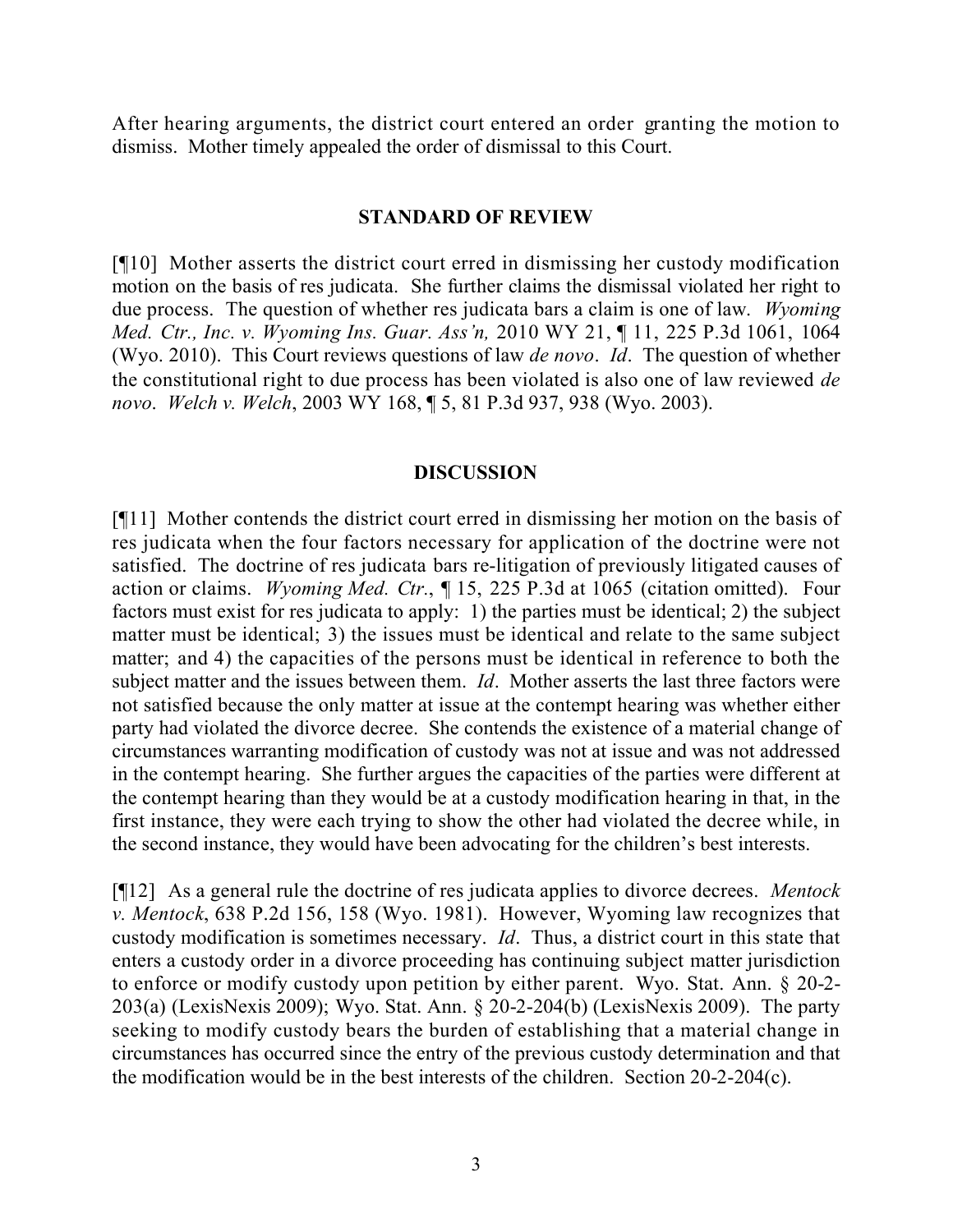[¶13] In *Aragon v. Aragon*, 2005 WY 5, 104 P.3d 756 (Wyo. 2005), we considered a mother's claim that the father's petition for custody modification was barred by the doctrines of res judicata and collateral estoppel. There, the parties were divorced by decree entered in 2000. *Id*., ¶ 3, 104 P.3d at 758. They returned to court six months later on Mother's motions to modify Father's child support and visitation and for an order holding Father in contempt. Father responded with a motion for an order holding Mother in contempt. The district court entered an order modifying child support and visitation. *Id*. Several months later, Father filed a motion for correction of the child support computation. Mother responded with another motion to have Father held in contempt. The district court entered an order granting Father's motion. *Id*. A month later, Father filed a motion for change of custody and support which the district court granted, finding that Father had shown a material change in circumstances and the change in custody was in the best interests of the children.

[¶14] Addressing Mother's contention that Father's change of custody motion was barred by res judicata and collateral estoppel, we stated:

> This court's established policy manifests a balance between the doctrine of finality of judgments and judicial economy supported by the doctrines of res judicata and collateral estoppel, on the one hand, and the applicable statutes providing for modification of the provisions of a divorce decree concerning child custody …. A court is charged with resolving that tension by determining if there has been a material change in circumstances warranting modification and that modification would be in the best interests of the children.

*Id.*, ¶ 9, 104 P.3d at 759. We held that the doctrine of res judicata did not bar Father's custody modification motion under the circumstances existing in that case. While concluding that the identity of the parties, the subject matter and the parties' capacities were identical throughout the proceedings, we concluded the issues addressed were not. The earlier proceedings addressed child support and visitation. The issue of custody was not expressly addressed until the last proceeding. *Id*., ¶ 17, 104 P.3d at 761. We said: "Critically, the issue of custody modification was not formally raised for the district court's consideration from the time of entry of the initial decree of divorce until Father filed his [most recent] motion." *Id.* Because modification of custody had not been raised or addressed before then, we agreed that res judicata did not apply.

[¶15] The present case is distinguishable. In Mother's response to Father's supplement to motion for order to show cause, filed five months before the hearing, Mother prayed for an order requiring Father to show why he should not be held in contempt and "*for a modification of custody*." The record, therefore, is clear that Mother requested custody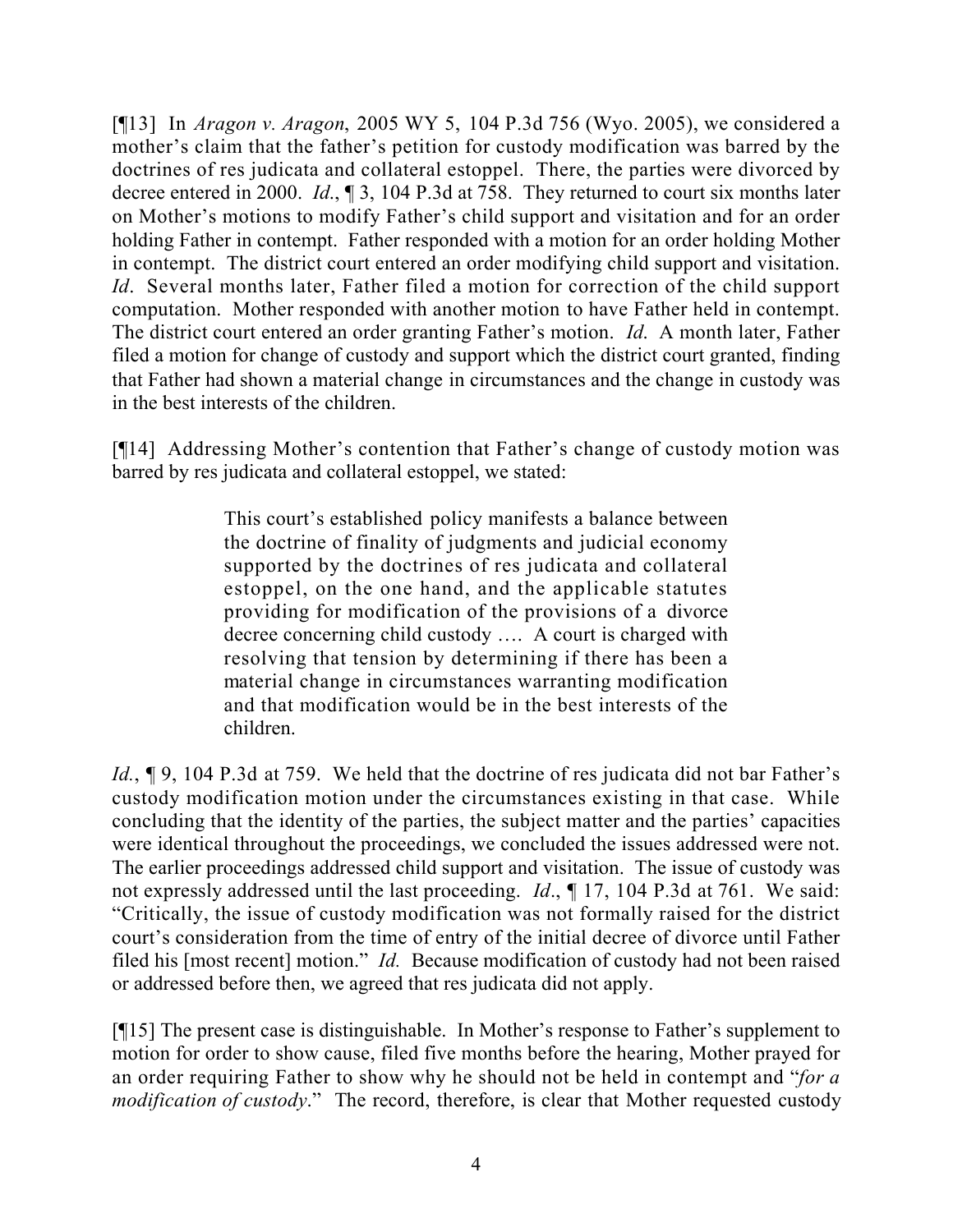modification, thereby placing the matter at issue. The record is also clear that the district court considered Mother's custody modification request to be at issue during the contempt proceedings. In its decision letter after the hearing, under the subheading "**Modification**", the district court stated:

> During the hearing, [Mother] argued a material change in circumstance has occurred thus allowing for a modification of the visitation and custody established in this matter in the … Decree of Divorce. The party seeking to modify child custody bears the burden of establishing that a material change in circumstances has occurred since the entry of the previous custody determination. If that showing is made, then the party must also show that modification of custody would be in the best interests of the children. Wyo. Stat. Ann. § 20-2-204(c) (LexisNexis 2009); *Hayzlett v. Hayzlett*, 2007 WY 147, ¶ 9, 167 P.3d 639, 642 (Wyo. 2007); *CLH v. MMJ*, 2006 WY 28, ¶8, 129 P.3d 874, 876 (Wyo. 2006) (modification is a two step process). In determining whether a material change [of circumstance] has occurred, the Court must evaluate the current circumstances of the parties in relation to their circumstances at the time the prior custody order was entered. *In re TLJ*, 2006 WY 28, ¶10, 129 P.3d 874, 877 (Wyo. 2006). The Court does not find the facts before it to support a material change of circumstance.

Given Mother's request for custody modification and the district court's ruling on her request, there is no question the matter was raised and decided. To warrant another hearing on the issue, Mother had to allege that a material change in circumstances occurred after the entry of the October 14, 2009, order.

[¶16] Mother's October 23, 2009, motion does not specifically make that allegation. Rather, it appears to allege a material change of circumstances since the entry of the divorce decree. Although the allegations Mother made against Father in the more recent motion (his girlfriend sought a protective order to keep Mother from visiting the children's daycare and preschool and his lifestyle was immoral) were different from those she presented in her earlier motions (Father changed daycares and preschools without consulting her and recorded her phone conversations with the children), there is nothing in the record indicating these were new allegations that arose after the district court's October 14, 2009, ruling.

[¶17] Because the record submitted to this Court does not include a hearing transcript or another statement of the evidence presented at the hearing, we have no way of knowing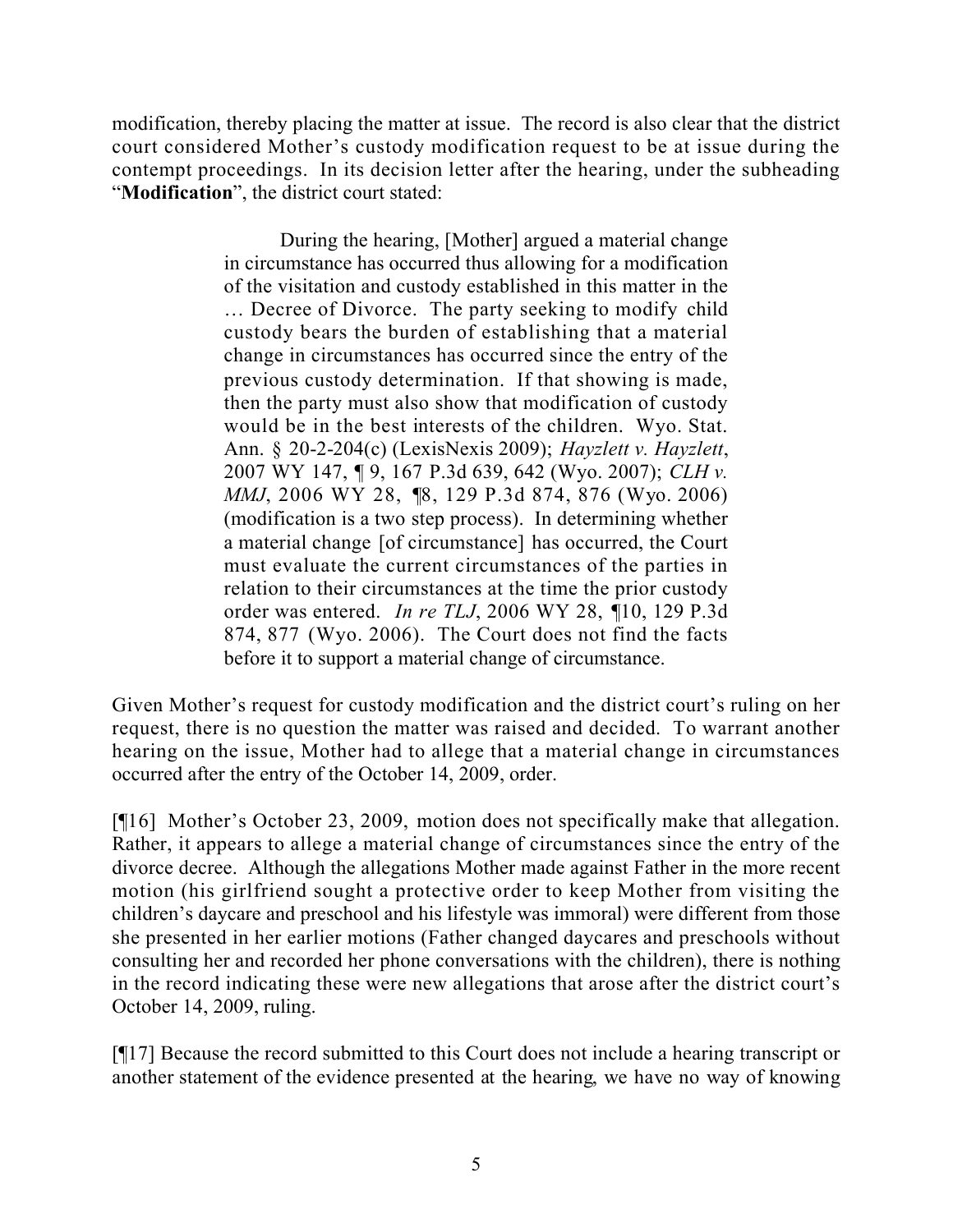what allegations and evidence Mother presented against Father in support of her initial custody modification request. W.R.A.P. 2.05 provides in pertinent part:

> Concurrently with filing the notice of appeal, appellant must order and … make arrangements … for the payment for a transcript of the portions of the evidence deemed necessary for the appeal . . . . A certificate of compliance with this rule shall be endorsed upon or filed with the notice of appeal. If appellant does not intend to order a transcript, the certificate of compliance shall include a statement indicating whether appellant intends to procure a statement of evidence pursuant to Rule 3.03 or an agreed statement pursuant to Rule 3.08.

## W.R.A.P. 3.03 provides:

If no report of the evidence or proceedings at a hearing or trial was made, or if a transcript is unavailable, appellant may prepare a statement of the evidence or proceedings from the best available means including appellant's recollection. The statement shall be filed and served on appellee within 35 days of the filing of the notice of appeal. Appellee may file and serve objections or propose amendments within 15 days after service. The trial court shall, within 10 days, enter its order settling and approving the statement of evidence, which shall be included by the clerk of the trial court in the record on appeal.

## W.R.A.P. 3.08 provides:

(a) In lieu of designations of the record, the parties may prepare and sign a statement of the case showing how the questions arose and were decided in the trial court, and may set forth those facts averred and proved, or sought to be proved, which are essential for review.

(b) . . . . The statement shall be filed with the trial court within 45 days of filing the notice of appeal. The trial court shall, within 15 days, enter its order adopting the statement, or promptly set it for hearing to resolve any disputes. The order and statement shall be included by the clerk of the trial court in the record on appeal.

[¶18] Mother's notice of appeal included the following: